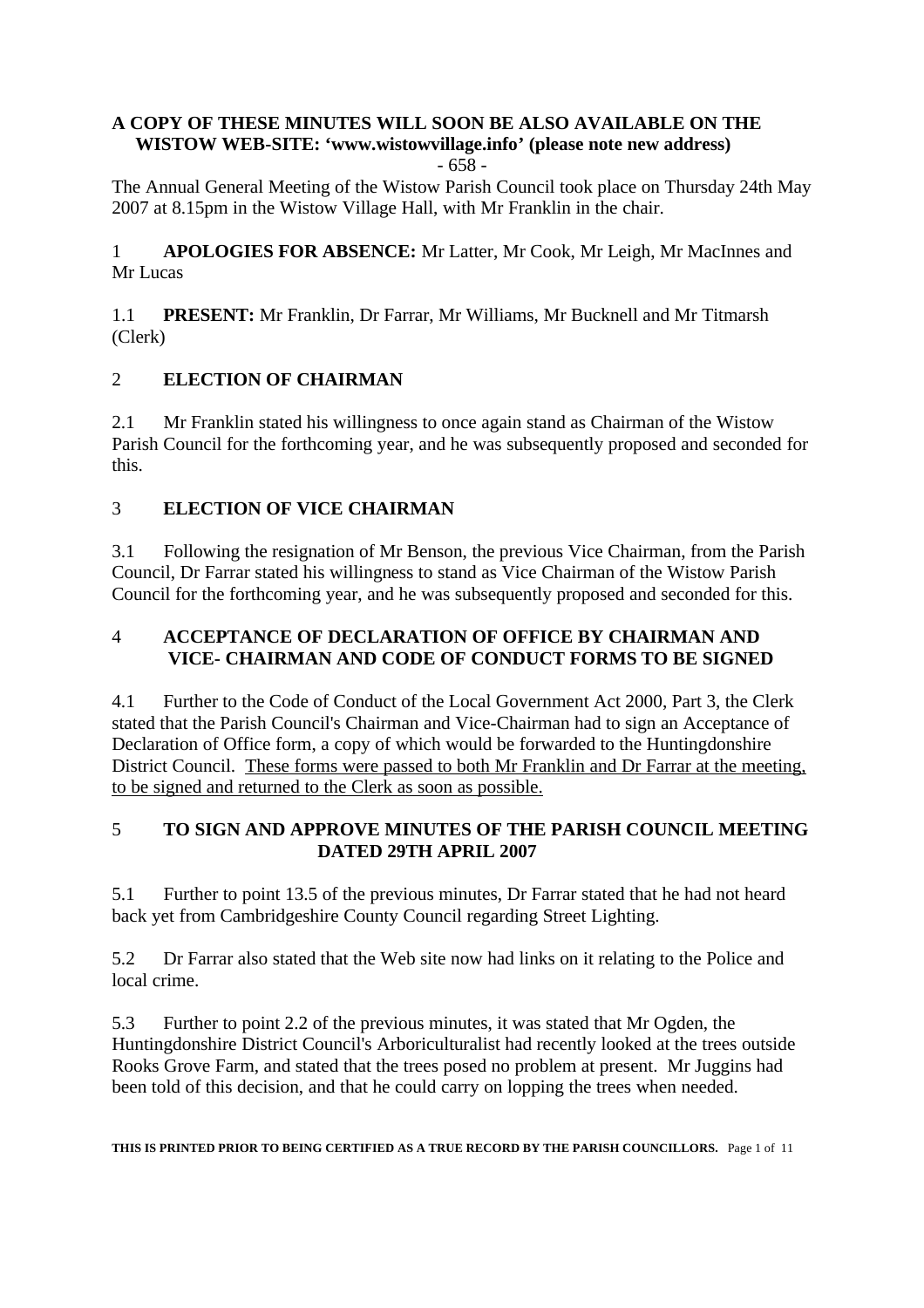5.4 Further to point 13.28 of the previous minutes, the Clerk stated that he had identified that the fire hydrants in the village were the responsibility of the Fire Service, whom he had written to. He had been advised by them, that the fire hydrants in Wistow were last inspected in April 2004, and that they were scheduled for another inspection in the very near future, and any found to be defective would be attended to.

5.5 Further to point 15.10 of the previous minutes, the Clerk stated that a reply had been received from the owner of the vehicle that the Clerk had put a note on, about depositing oil in Oakland's Avenue. It transpires that the note had been placed on the wrong offending vehicle, but that the owner of this vehicle was also the owner of the vehicle that had indeed deposited the oil earlier. Mr MacInnes, who knew the man responsible, had offered to speak to him, to sort the matter out properly.

5.6 Further to point 13.12 of the previous minutes, the Clerk stated that they had received a reply from the Broughton Parish Clerk stating that the issue of the fallen trees on one of their footpaths, had been raised at their latest meeting, and one of their Parish Councillors was indeed looking into it further.

5.7 Further to point 14.1 of the previous minutes, the Clerk stated that he had indeed received the official letter of resignation from the Parish Council's Internal Auditor, and so a vacancy exists for someone to take up this post.

5.8 The Minutes having been circulated around the Councillors present prior to this meeting, and there being no further comments, apart from those mentioned above, were voted upon and unanimously confirmed as being a true record.

# 6 **MATTERS ARISING FROM PREVIOUS MINUTES**

6.1 There was no other matters arising from previous minutes, that were not mentioned in the Agenda of this meeting.

### 7 **MEMBERS DECLARATION OF INTEREST FOR ITEMS ON THIS AGENDA**

7.1 It was noted that as Mr Williams was a member of the Village Hall Committee, he had declared openly his personal interests under the New Code of Conduct of the Local Government Act 2000, Part 3, and therefore was still able to participate in aspects of business dealing with the Village Hall. Mr Williams also declared openly that as he was also putting himself forward as the Village Handyman, and therefore he would not take part in any discussions that involved work to be undertaken by the Village Handyman.

**THIS IS PRINTED PRIOR TO BEING CERTIFIED AS A TRUE RECORD BY THE PARISH COUNCILLORS.** Page 2 of 11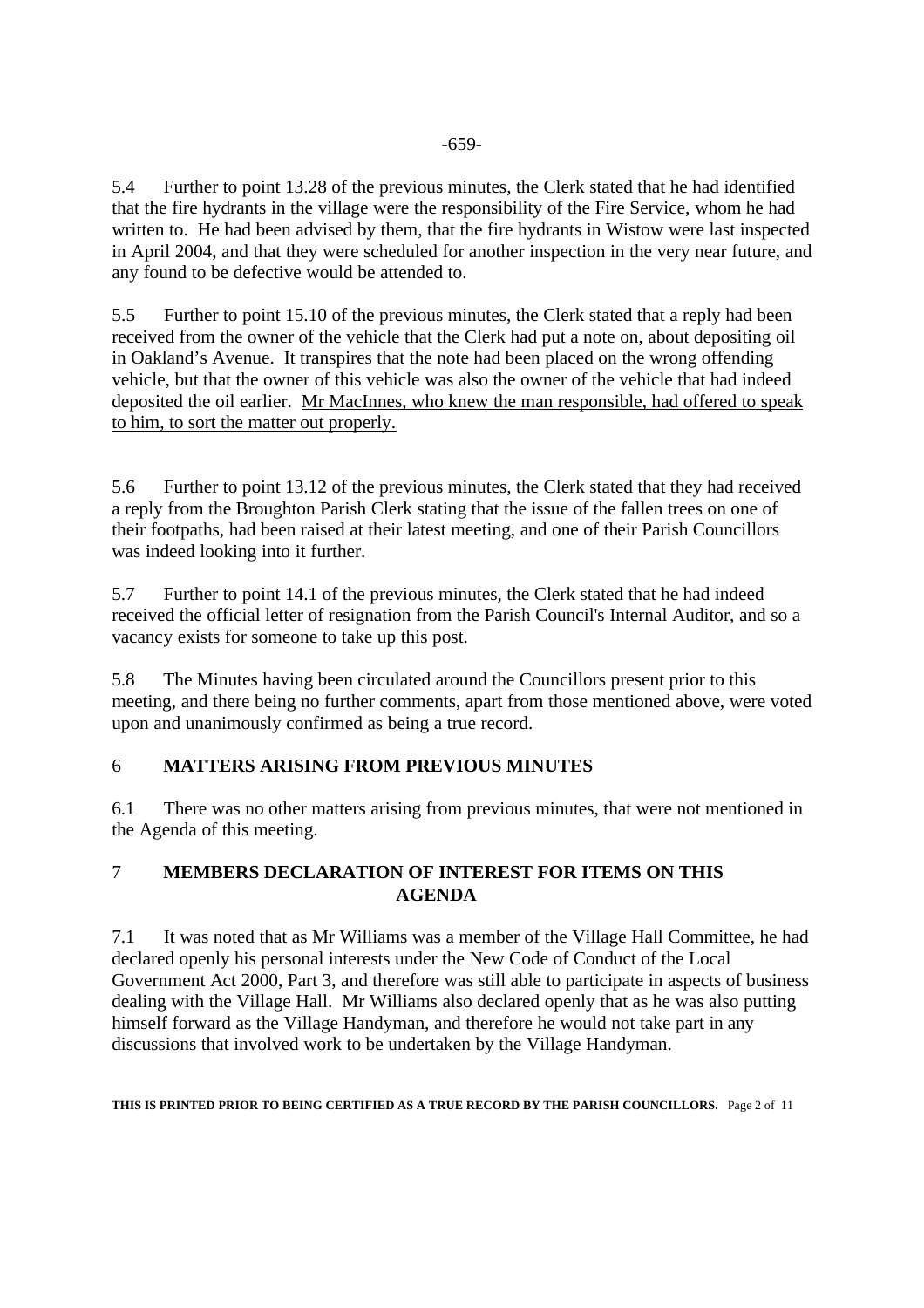### 8 **CORRESPONDENCE**

8.1 Mr Williams stated that a complaint had been received by him from a neighbour who lived directly opposite them, stating that outside their property in Manor Street, the District Council were not cutting their verge. It was acknowledged that there were posts that had been erected on this verge some time previously, to stop cars parking there, and that this might prevent the grass contractors from using their machinery on the area, but the Clerk confirmed that they would follow this matter up with the District Council.

### 8.2 **CORRESPONDENCE PREVIOUSLY CIRCULATED**

8.21 HDC - Planning Application - 1 Mill Farm House, Mill Road, Wistow - vehicular access - 0701268FUL

### 9 **a- FINANCE - TO APPROVE THE FINANCIAL STATEMENT/ PAYMENT OF ACCOUNTS FOR MARCH AND APRIL 2007**

9.1 As this had been circulated around the Councillors present prior to this meeting, and there being no further comments, were voted upon and unanimously confirmed as being a true record.

### 9 **b- FINANCE - TO APPROVE PAYMENT OF OUTSTANDING AMOUNTS : MR D TITMARSH - APRIL 2007 SALARY (RATES AS PER MINUTE NO. 11.1 OF THE MINUTES DATED THE 30TH MARCH 2006) £ 239.92 PLAY SAFETY LTD - ROSPA REPORT**  $£ 77.55$

9.2 These payments were agreers upon by all the Councillors present and the outstanding cheques duly signed at the meeting.

### 9 **c- FINANCE - TO REVIEW CASH FLOW AND RESOLVE ANTICIPATED ISSUES**

9.3 The current Cash Flow was looked at, and it was stated that each Councillor needed to try to prioritise as to what the Parish Council's monetary budget should be spent on for the forthcoming year i.e. traffic calming, play matting, better street lighting etc. The Clerk agreed to forward this request to all the Parish Councillors, for it to be further discussed at the next Parish Council Meeting.

### 10 **ACCEPTANCE OF DECLARATION OF OFFICE AND FINANCIAL INTEREST FORMS**

10.1 This had been previously dealt with under point 4.1 above.

**THIS IS PRINTED PRIOR TO BEING CERTIFIED AS A TRUE RECORD BY THE PARISH COUNCILLORS.** Page 3 of 11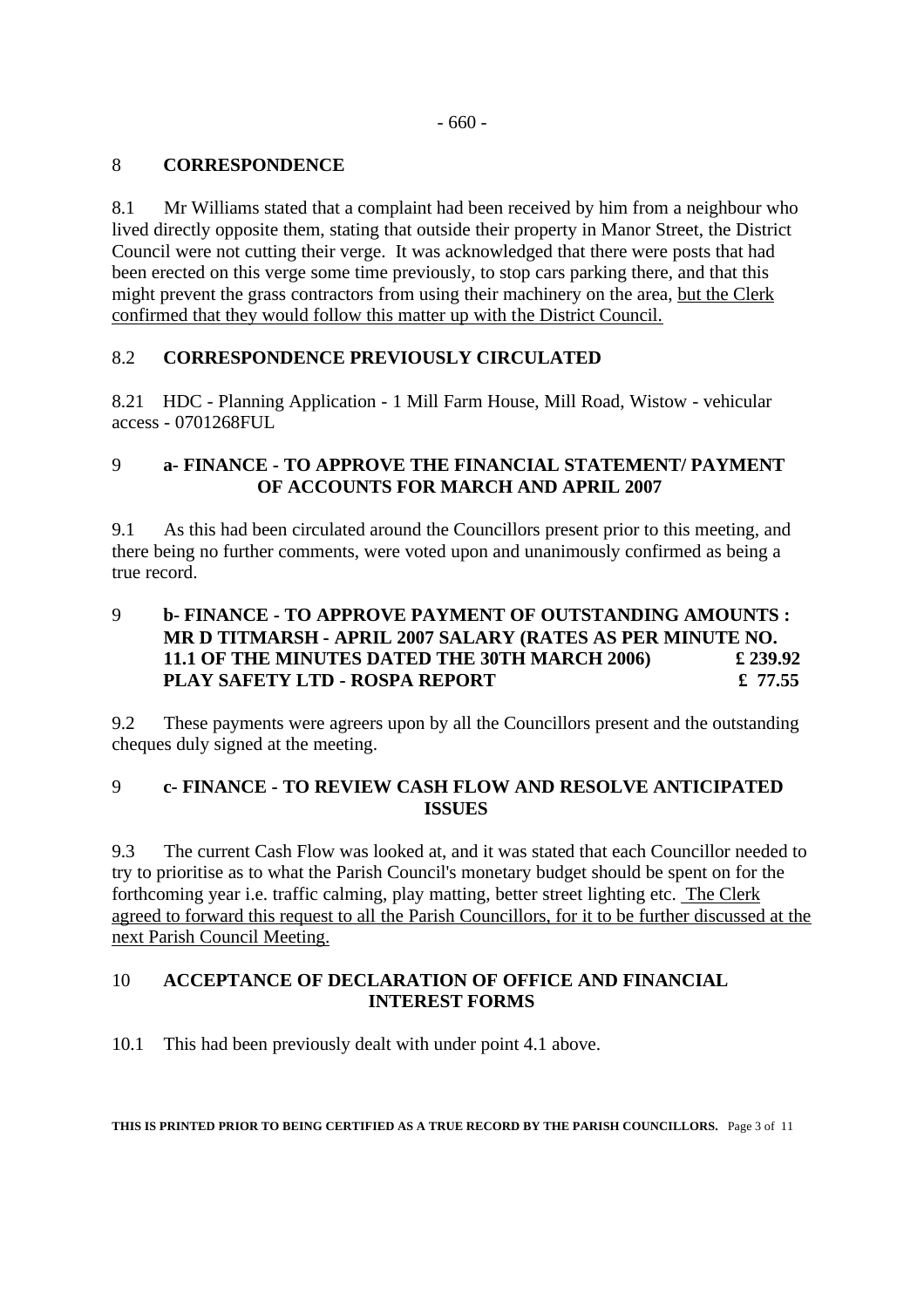### 11 **PC ACKERS - COMMUNITY LIAISON OFFICER - TO REPORT TO PARISH COUNCIL**

11.1 As PC Ackers was unable to attend this meeting, no formal Report could be given.

#### 12 **TO CONSIDER ANY PLANNING APPLICATIONS RECEIVED - 1 MILL FARM HOUSE, MILL ROAD, WISTOW - VEHICULAR ACCESS - 0701268FUL**

12.1 Both Mr Franklin and Dr Farrar had seen these plans prior to this meeting, along with many of the other Parish Councillors, but Mr Williams saw and read the plans at this meeting. Some comments were read out at the meeting from a Councillor who wasn't present, regarding several concerns about the size and nature of the proposed new drive and parking area. However, the ultimate views of the Parish Councillors present was that the application be approved on the understanding that the drive be kept for the use of the original property only, and not be used to get planning permission for any extra properties on this land. The Parish Council also felt that the proposed gates to the new driveway were not in keeping with the environment and the surrounding area. The Clerk agreed to inform Huntingdonshire District Council of this decision as soon as possible.

### 13 **TO SIGN AND APPROVE THE FINANCIAL ACCOUNTS FOR THE YEAR ENDING 31ST MARCH 2007 AND FOR THE COUNCILLORS TO ACKNOWLEDGE THEIR RESPONSIBILITY UNDER THE STATEMENT OF ASSURANCE SECTION OF THE ANNUAL RETURN**

13.1 These accounts had previously been circulated around the Councillors prior to this meeting. There being no further comments, these accounts were unanimously approved as being correct.

13.2 The Statement of Assurance Section of the Annual Return for the year ended 31st March 2007 was read out to the Councillors present at the meeting and these were once again unanimously approved as being satisfactory.

# 14 **VILLAGE HALL COMMITTEE - 2 REPRESENTATIVES FROM PARISH COUNCIL FOR FORTHCOMING YEAR**

14.1 The Clerk stated that he had been asked by the Village Hall Committee Chairman to ask for 2 representatives once again from the Parish Council to stand on the Village Hall Committee for the next 12 months. Mr Leigh had already told the Clerk that he was willing to once again stand on this Committee, and Mr Williams also stated at the meeting, that he was willing to continue as well. Mr Leigh and Mr Williams was therefore formally approved to be the Parish Council's representatives on the Village Hall Committee, for the next 12 months, and the Clerk agreed to inform the Village Hall Committee Chairman of this as soon as possible.

**THIS IS PRINTED PRIOR TO BEING CERTIFIED AS A TRUE RECORD BY THE PARISH COUNCILLORS.** Page 4 of 11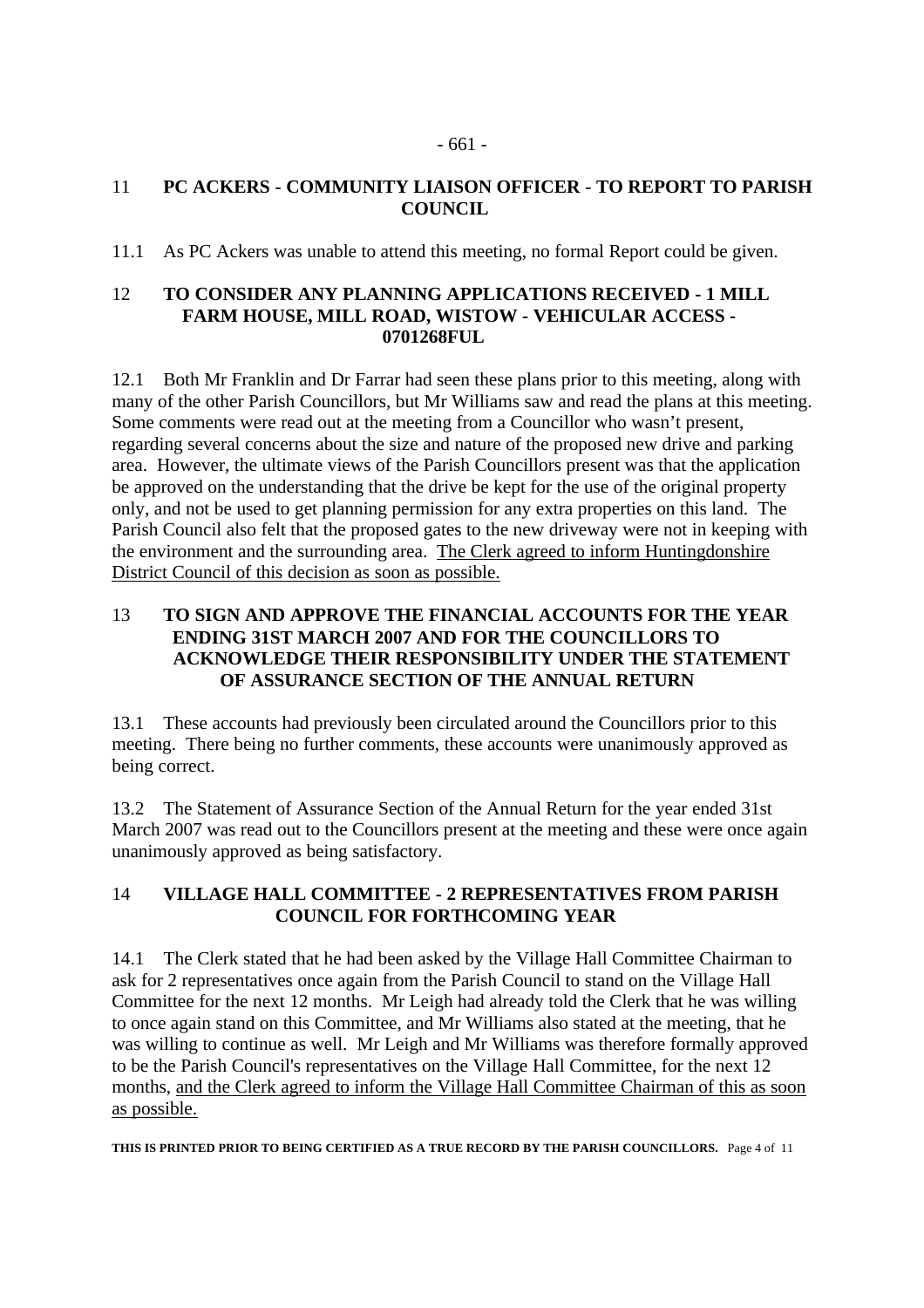#### 15 **PARISH PLAN ACTION PLAN WORKING PARTIES FEEDBACK AND UPDATES (INCLUDING ANY REALLOCATIONS OF COUNCILLOR RESPONSIBILITIES) -**

#### **a- TRAFFIC AND ROAD ISSUES - MR LATTER, MR BUCKNELL, MR WILLIAMS AND CLERK TO REPORT**

15.1 Mr Williams agreed to help sit on the Traffic Subcommittee, along with Dr Farrar as he had previously been involved with street lighting, which had already been identified as being closely linked with any Traffic Calming measure that was to be pursued. A meeting had been set up with Jo Challis of the Highways Department for the 13th June 2007 at 8.15am, when hopefully traffic coming through the village would be at a high volume and Mr Franklin, Mr Williams, Dr Farrar and Mr Bucknell all confirmed they would try to attend this meeting.

#### **b - PEDESTRIANS - MR COOK TO REPORT (INCLUDING PARISH PATHS PARTNERSHIP AGREEMENTS FORM - FOR DISCUSSION)**

15.2 The Clerk read out an agreement form received from the Cambridgeshire County Council, regarding the Parish Paths Partnership Scheme, which Wistow had recently signed up to. This form set out the responsibilities of the County Council and the Parish Council under the scheme, and there being no queries regarding these responsibilities, the Clerk was asked to sign this form and return to the Cambridgeshire County Council. The Clerk agreed to do this.

#### **c- LIGHTING DR FARRAR TO REPORT**

15.3 Dr Farrar confirmed that there was nothing further to report that had not already been discussed, relating to street lighting.

### **d- LITTER - MR LEIGH AND CLERK TO REPORT**

15.4 Further to point 13.6 of the previous minutes, the Clerk stated that he had met up with Mr Cook, and they had agreed that the proposed new litter bin at the junction of Harris Lane and Mill Road, would be on the same side as the salt bin and telegraph pole that is already there. The proposed new litter bin to go in the Playing Field would be in line with the existing bin already there, but nearer the ditch at the back, to encourage people to use it. This information had already been passed to Huntingdonshire District Council, for them to arrange installation of the new litter bins.

### **e- COUNTRYSIDE - MR COOK TO REPORT**

15.5 As Mr Cook was not present at this meeting, no formal Report could be given.

**THIS IS PRINTED PRIOR TO BEING CERTIFIED AS A TRUE RECORD BY THE PARISH COUNCILLORS.** Page 5 of 11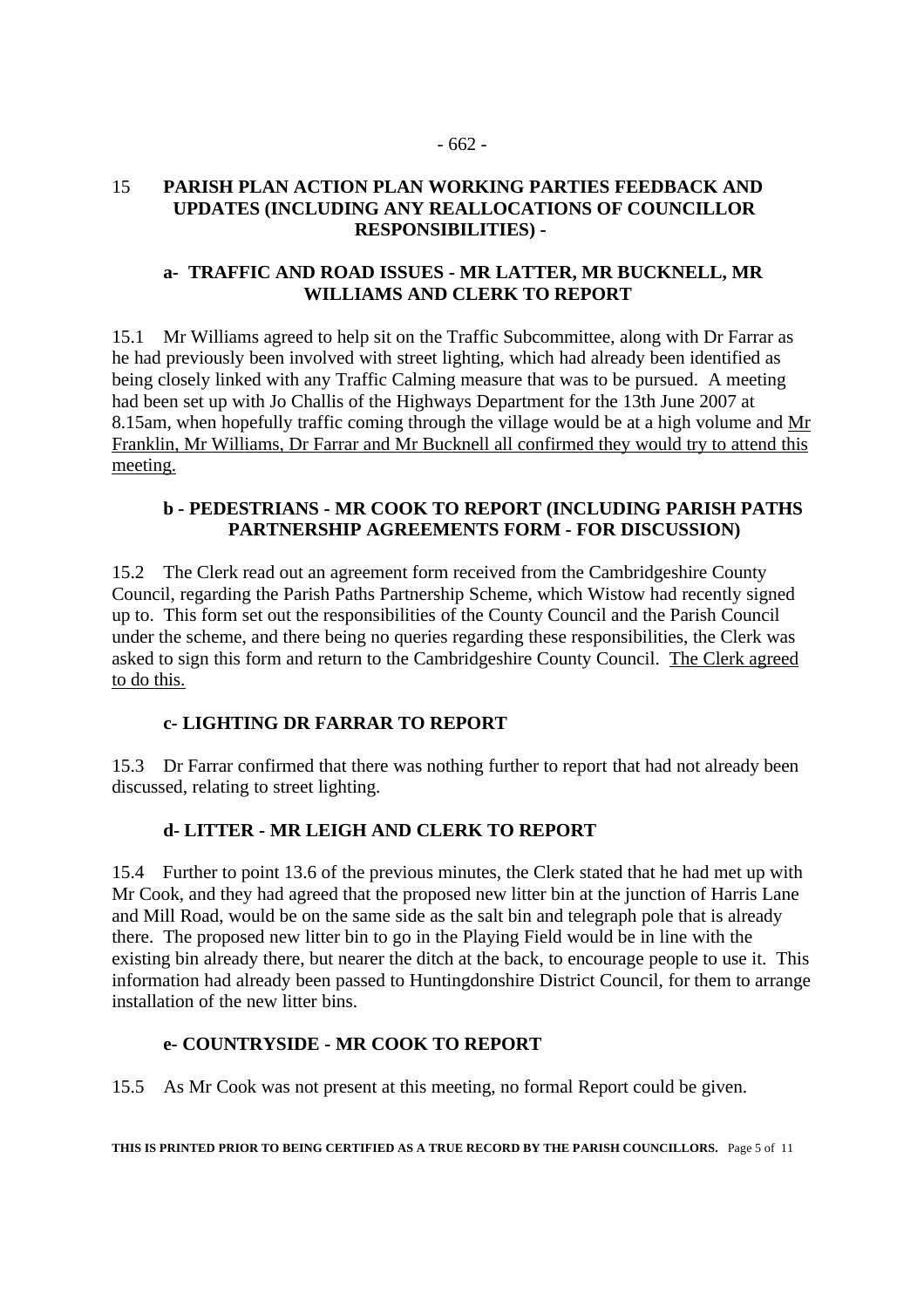#### **f- POLICE AND CRIME - REPORT**

15.6 As no Police representative was present at this meeting, no formal Report could be given.

#### **g- SHOP/ POST OFFICE - MR WILLIAMS TO REPORT**

15.7 The Parish Councillors present stated that due to the current climate of post offices closures increasing, it was highly unlikely that another Shop or Post Office would ever be opened again in Wistow, and so the regrettable decision was made to omit this from future Agenda's. The Clerk agreed to arrange for this to happen.

#### **h- NEWSPAPER DELIVERIES - MR WILLIAMS TO REPORT**

15.8 Mr Williams stated that there was nothing further to add, in relation to Newspaper deliveries in the village.

### **i- GOOD NEIGHBOURHOOD SCHEME - MR FRANKLIN TO REPORT**

15.9 Mr Franklin stated that there was nothing further to add, in relation to this Scheme.

### **j- ACTIVITIES, SPORTS, CLUBS, SOCIETIES ETC. - DR FARRAR TO REPORT**

15.10 Dr Farrar stated that there was nothing further to add, in relation to these activities.

### **k- VILLAGE HALL - MR LEIGH AND MR WILLIAMS TO REPORT**

15.11 Mr Franklin stated that he had a meeting with Mr Phillips of Huntingdonshire District Council recently, about the possibility of using part of the Playing Field land for new Village Hall use, providing the lease was to be made for a 99 year term.

15.12 Further to point 13.20 of the previous minutes, the Clerk stated that following his letter to the Village Hall Chairman, he had received a reply asking for a further joint meeting with the Parish Council, to discuss the future of the Village Hall. The Parish felt that a meeting would be worthwhile, nut only after some figures had been produced of the 2 proposed options, either revamping and possibly extending the existing Village Hall, or building a brand new Village Hall elsewhere in the Village. The Clerk agreed to reply to the Village Hall Chairman, stating this.

### **l - POST BOX - MR FRANKLIN TO REPORT**

15.13 Mr Franklin stated that he had heard back from the Post Office regarding a second Post Box in the village, and that a gentleman would like to attend the next Parish Council Meeting, to discuss it further. Mr Franklin agreed to tell the Clerk the name of this gentleman, so he could put it on the next Meetings Agenda. THIS IS PRINTED PRIOR TO BEING CERTIFIED AS A TRUE RECORD BY THE PARISH COUNCILLORS. Page 6 of 11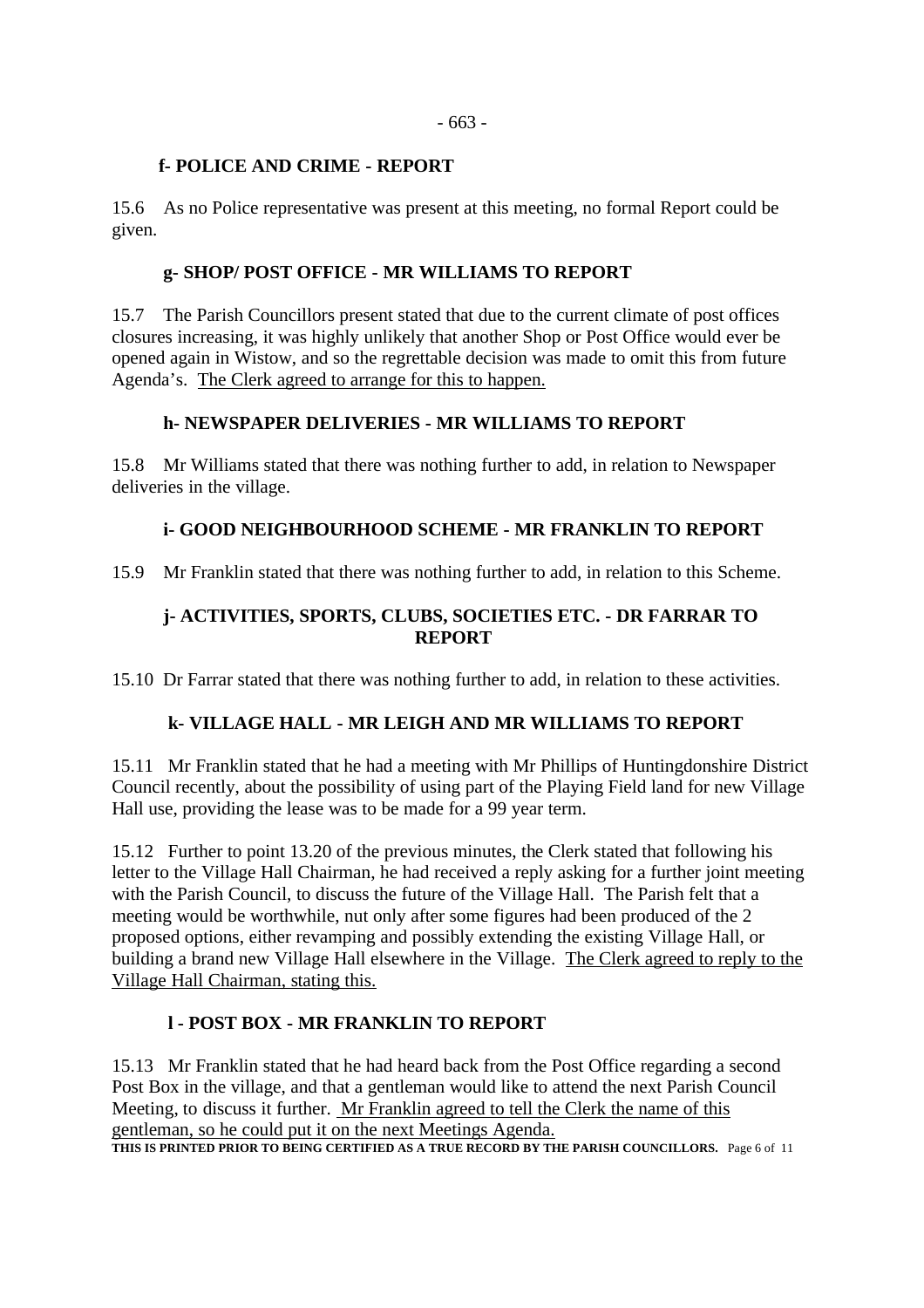#### **m- COMMUNICATION - DR FARRAR TO REPORT**

15.14 Dr Farrar confirmed that the Wistow Web-site was having approximately 300 hits a month, and that some information about the Reverend Dowman was now on the Web-site as well.

### **n- FLOODING - MR BUCKNELL TO REPORT**

15.15 Mr Bucknell stated that there was a meeting on the 12th June 2007 with himself and the Environment Agency.

15.16 Further to point 13.24 of the previous minutes, the Clerk stated that the tree trunk had been reported to the Environment Agency as a flooding risk.

### **o- VILLAGE SIGNS - MR FRANKLIN, MR COOK AND MR WILLIAMS TO REPORT**

15.17 Mr Franklin and Mr Williams stated that there nothing further to report at this time.

### **p- YOUTH - DR FARRAR TO REPORT**

15.18 Dr Farrar stated that the new Wistow Youth Club was running okay, but that the numbers for the older age group was a bit sparse at present.

# 16 **a- PLAYGROUND - MR FRANKLIN, MR WILLIAMS MR COOK & CLERK TO REPORT**

16.1 Mr Franklin stated that he was happy to continue as Playing Field Officer on the Parish Council, and that the work for the new Play Matting under the swings was due to start on the 25th June 2007.

16.2 Mr Franklin asked Mr Williams if he would be able to quote for various jobs to be done at the Playing Field as soon as possible, in particular painting the swings, as it would be ideal if this work was done prior to the play matting being laid down.

16.3 Further to point 15.1 of the previous minutes, the Clerk stated that he had approached Mr Ray Burton to quote for welding the goal posts together, but had been advised by him, that as the goal posts were aluminium, he would be unable to do this work. A contractor who could undertake this work had been approached by the Clerk, and he had quoted £150 plus VAT to do the work if the goal posts could be delivered to their workshop. For the contractors to transport the goal posts themselves, then the cost would be £450 plus VAT. Mr Bucknell stated that he knew of another contractor who may be able to do this work, and would forward contact details to the Clerk of this person.

**THIS IS PRINTED PRIOR TO BEING CERTIFIED AS A TRUE RECORD BY THE PARISH COUNCILLORS.** Page 7 of 11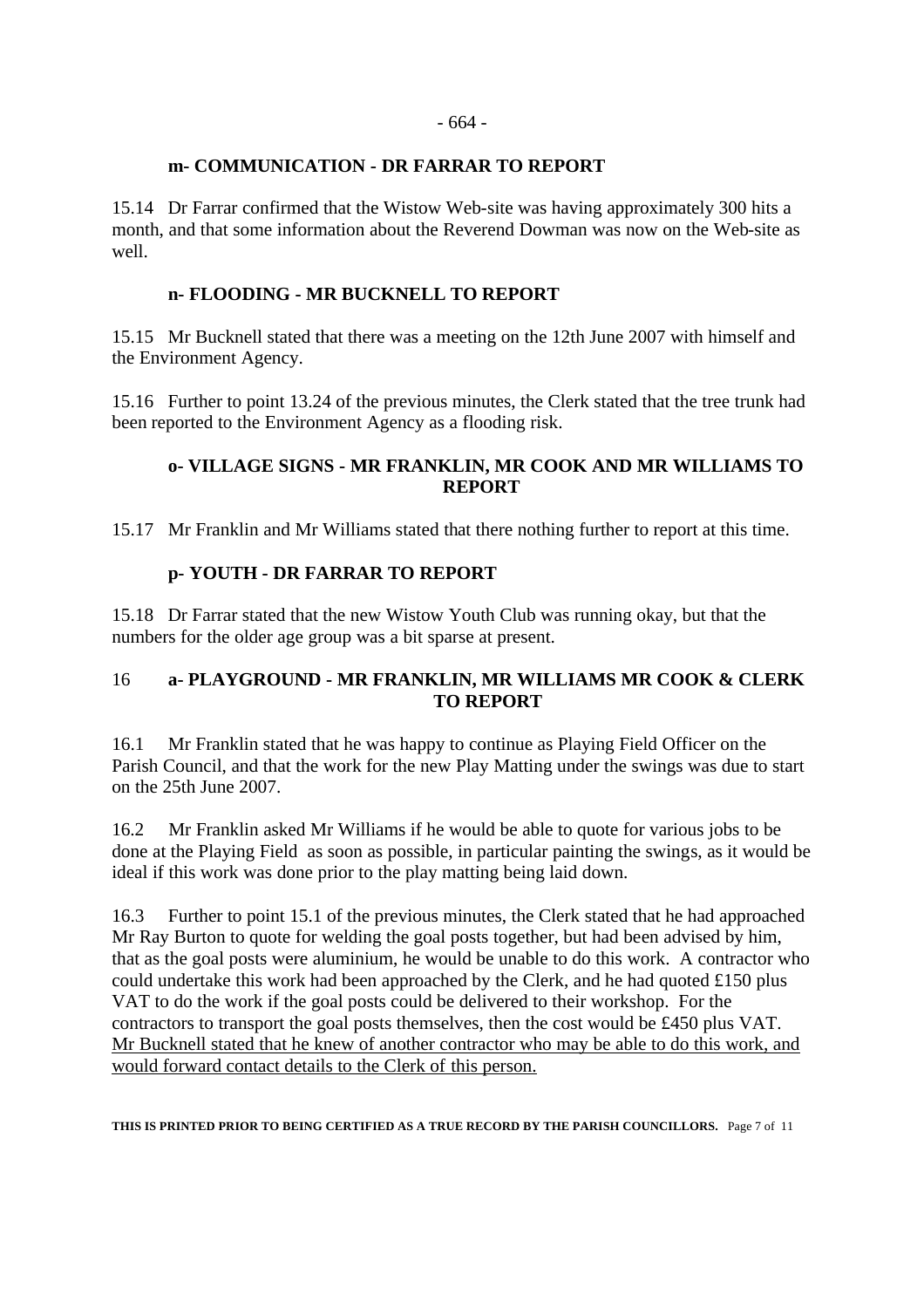16.4 The Clerk stated that a comment had been received from Mr Stocker who borders the Playing Field that a pane of glass had been broken of his garage and that some fencing had been disturbed, implying that someone had tried to gain entry to his rear garden. Mr Stocker had also commented that the contractors who were cutting the Playing Field grass were not strimming the bushes that run parallel to his property, and that he was having to do these himself currently. It was asked if the Clerk could contact the Huntingdonshire District Council, who had the contract the cut the Playing Field grass, to see if this work could be included in the future. The Clerk agreed to do this.

### 16 **b- ALLOTMENTS - MR FRANKLIN, MR COOK, MR LATTER AND CLERK TO REPORT**

16.5 Further to point 15.6 of the previous minutes, it was confirmed that Sergeants and Sons did not have the title deeds of the Allotment land. It was therefore asked if the Clerk could ask Mr Latter to check with other local solicitors, if they knew the whereabouts of any title deeds to this land, and the Clerk agreed to do this.

16.6 Further to point 15.5 of the previous minutes the Clerk stated that he had reported the poor visibility at this junction to the Highways Department of Cambridgeshire County Council, who had visited the site and stated that in his view, drivers still have sufficient visibility before they cross the give way line, and indeed this encourages them to slow down coming up to a junction. Also, the Cambridgeshire County Council try to have a policy of not cutting back overgrown hedges at this time of year, when birds are nesting in them, but will get the hedge cut back about the end of June.

16.7 It was stated that the fencing by the garages in Oakland's Avenue was once again broken. As these were owned by Luminus Group, Mr Bucknell stated that he would look at this area, and try to get it sorted as soon as possible.

### 16 **c - GRASS CUTTING - THE CLERK TO REPORT (INCLUDING PROPOSAL TO APPROVE K FERGUSONS FOR 3 YEAR CONTRACT FOR GRAVEYARD/ CHURCHYARD AREAS)**

16.8 The Clerk stated that K Fergusons Ltd, who currently cut the grass in the Graveyard and Churchyard areas in the village, have with other Parishes, come to an arrangement where they agree to a 3 year contract with the Parish, on the understanding that the costs only increase annually, somewhere in line with inflation. As there was only 3 Parish Councillors present at this meeting it was agreed to defer this decision to the next Parish Council Meeting, when hopefully more Councillors would be present. The Clerk agreed to put this on next month's Agenda.

**THIS IS PRINTED PRIOR TO BEING CERTIFIED AS A TRUE RECORD BY THE PARISH COUNCILLORS.** Page 8 of 11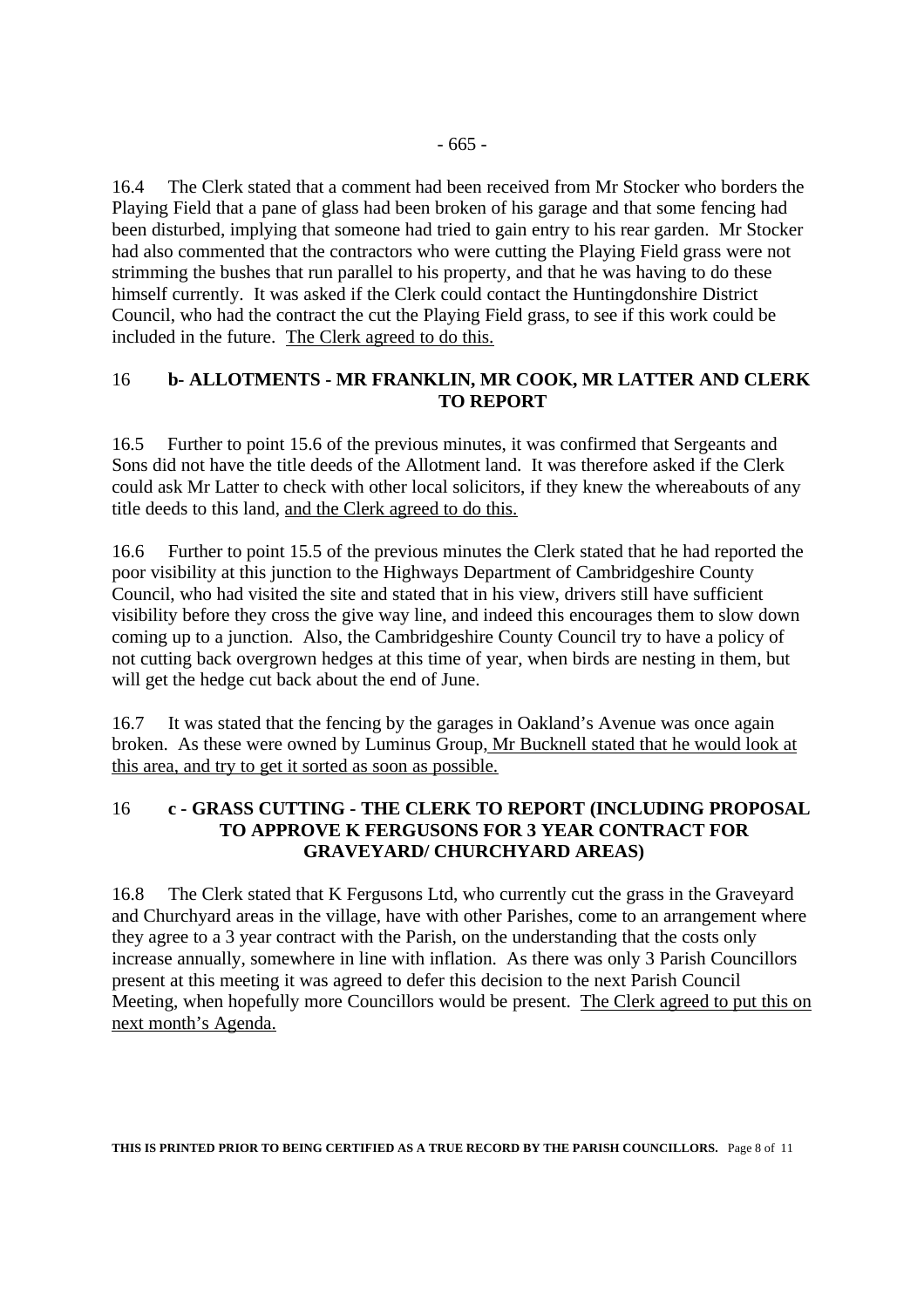#### - 666 -

### 16 **d - GRANTS - MR FRANKLIN, DR FARRAR AND CLERK TO REPORT**

16.9 Mr Bucknell stated that at the first Wind Farm Grant Monies meeting, 5 applications were discussed, comprising such requests as a new boiler, new church windows and an electric vehicle to water hanging baskets. Their next meeting was due to be in September 2007, and then May 2008.

16.10 The Parish Council asked if all the Councillors could, prior to the next Parish Council Meeting, think about what 'green issues' the Parish Council could undertake to help the environment and possibly reduce climate change i.e. could the new village sign be made out of reclaimed wood, aggregate or bricks etc. The Clerk agreed to ask all the Councillors not present at this meeting, to consider these type of 'green issues' prior to the next meeting.

16.11 The Clerk stated that Mr Dransfield had recently been sent some grant information from the Cambridgeshire Community Foundation, and wondered if Mr Franklin had received this yet. The Clerk agreed to forward this onto Mr Franklin, if not already done so..

### 17 **ITEMS FOR WISTOW WARBLER - TO INFORM MR DRANSFIELD OF ARTICLES**

17.1 No items were identified at this time that needed inclusion in the next edition of the Wistow Warbler.

17.2 Mr Franklin stated that he had been asked if the local Bus Service could be improved upon, to allow people to get to St Ives easier, and more directly. The Clerk agreed to contact the relevant authorities, to try to find out how practical this would be.

# 18 **MONTHLY AUDIT - NOMINEE FOR NEXT MEETING?**

### 18.1 Mr Williams confirmed that he would do the next Monthly Audit.

### 19 **DATE OF NEXT MEETING - TUESDAY 26TH JUNE 2007 AT 7.30PM.**

There being no further business, the meeting closed at 9.30pm.

**THIS IS PRINTED PRIOR TO BEING CERTIFIED AS A TRUE RECORD BY THE PARISH COUNCILLORS.** Page 9 of 11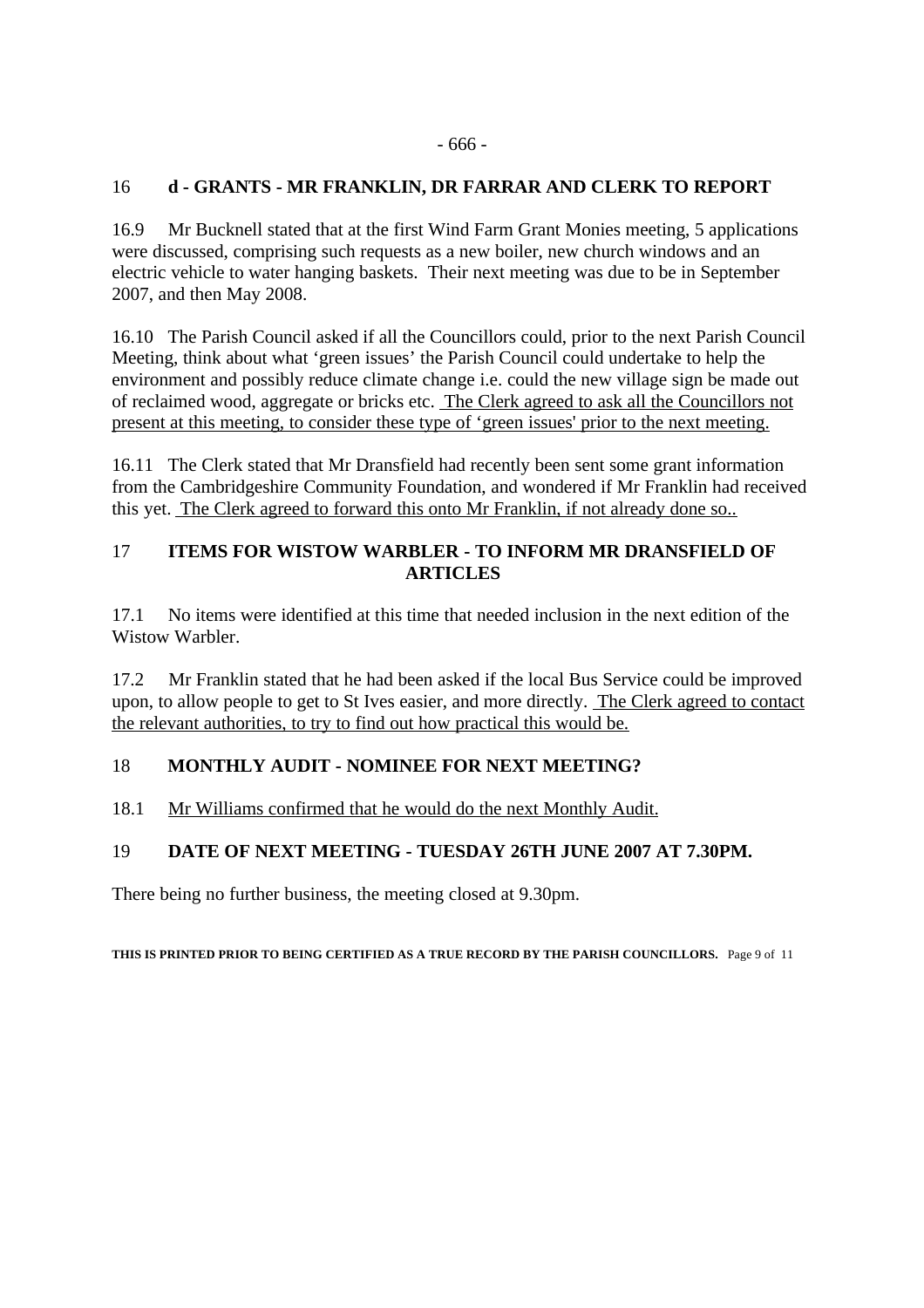#### - 667 - **PLANNING APPLICATIONS RECEIVED FROM AUGUST 2005**

Wistow Parish Council - WPC Huntingdonshire District Council - HDC Not Yet known - NYK

|              |                                                                    |                                                                                                    | <b>Approved and Date</b>               |  |
|--------------|--------------------------------------------------------------------|----------------------------------------------------------------------------------------------------|----------------------------------------|--|
|              | <b>App.Number</b> Property Address                                 | <b>Purpose</b>                                                                                     | <b>WPC</b><br><b>HDC</b>               |  |
|              | 05/02506/FUL Land at 6 Bridge Street,<br>Wistow                    | <b>Erection of Dwelling</b>                                                                        | $Yes -$<br>Yes-<br>25/8/05 23/9/05     |  |
|              | 05/02424/FUL 4 Oakland's Close, Wistow                             | Extension                                                                                          | $Yes - Yes -$<br>25/8/05 12/9/05       |  |
|              | (plans amended $25/1/06$ )                                         |                                                                                                    | Yes - NYK                              |  |
|              | 05/02726/FUL Brookfields, Manor Street,<br>Wistow                  | <b>Erection of Conservatory</b>                                                                    | $Yes -$<br>$Yes -$<br>29/9/05 12/10/05 |  |
|              | 05/03102/FUL Westmorland, Mill Road,<br>Wistow                     | Extension to rear of Garage                                                                        | $Yes - Yes -$<br>27/10/05 10/11/05     |  |
|              | 06/00360/OUT Poultry Houses, Shillow<br>Hill, Wistow               | <b>Agricultural Dwelling</b><br>Erection                                                           | Yes - Yes -<br>23/2/06 21/7/06         |  |
|              | 06/01058/FUL 20 Harris Lane, Wistow                                | <b>Conservatory Erection</b>                                                                       | Yes - Yes -<br>27/4/06 22/5/06         |  |
| 06/02681/FUL | <b>RAF Upwood, Ramsey</b><br>Road, Bury                            | Change of Use to Urban<br>Assault etc.                                                             | Yes - $No -$<br>31/8/06                |  |
| 06/03569/FUL | The Barn, Mill Farm House, Change of Use<br>Mill Road, Wistow      |                                                                                                    | Yes - NYK<br>30/11/06                  |  |
|              | 06/02458/OUT Land at Orchard House,<br>Mill Road, Wistow           | <b>Residential Development</b><br>Proposal                                                         | Yes - NYK<br>25/1/07                   |  |
| 07/00107/FUL | 07/00389/FUL & Dorrington Stables, House<br>Cross Drove, Wistow    | <b>Extension to Dwelling</b>                                                                       | Yes - NYK<br>22/2/07                   |  |
|              | 07/00791/FUL Hill Farm, Hill Road, Wistow Erection of Agricultural | <b>Building</b>                                                                                    | Yes - NYK<br>29/3/07                   |  |
|              | 07/00567/FUL 19 Kingston Way, Wistow                               | <b>Erection of Conservatory</b>                                                                    | Yes - NYK<br>29/3/07                   |  |
|              | 07/01190/LBC The Thatched Cottage,<br>Church Street, Wistow        | <b>Internal Alterations</b>                                                                        | Yes - NYK<br>24/4/07                   |  |
|              | 07/01268/FUL 1 Mill Farm House,<br>Mill Road, Wistow               | <b>Vehicular Access</b>                                                                            | Yes - NYK<br>24/5/07                   |  |
|              |                                                                    | THIS IS PRINTED PRIOR TO BEING CERTIFIED AS A TRUE RECORD BY THE PARISH COUNCILLORS. Page 10 of 11 |                                        |  |